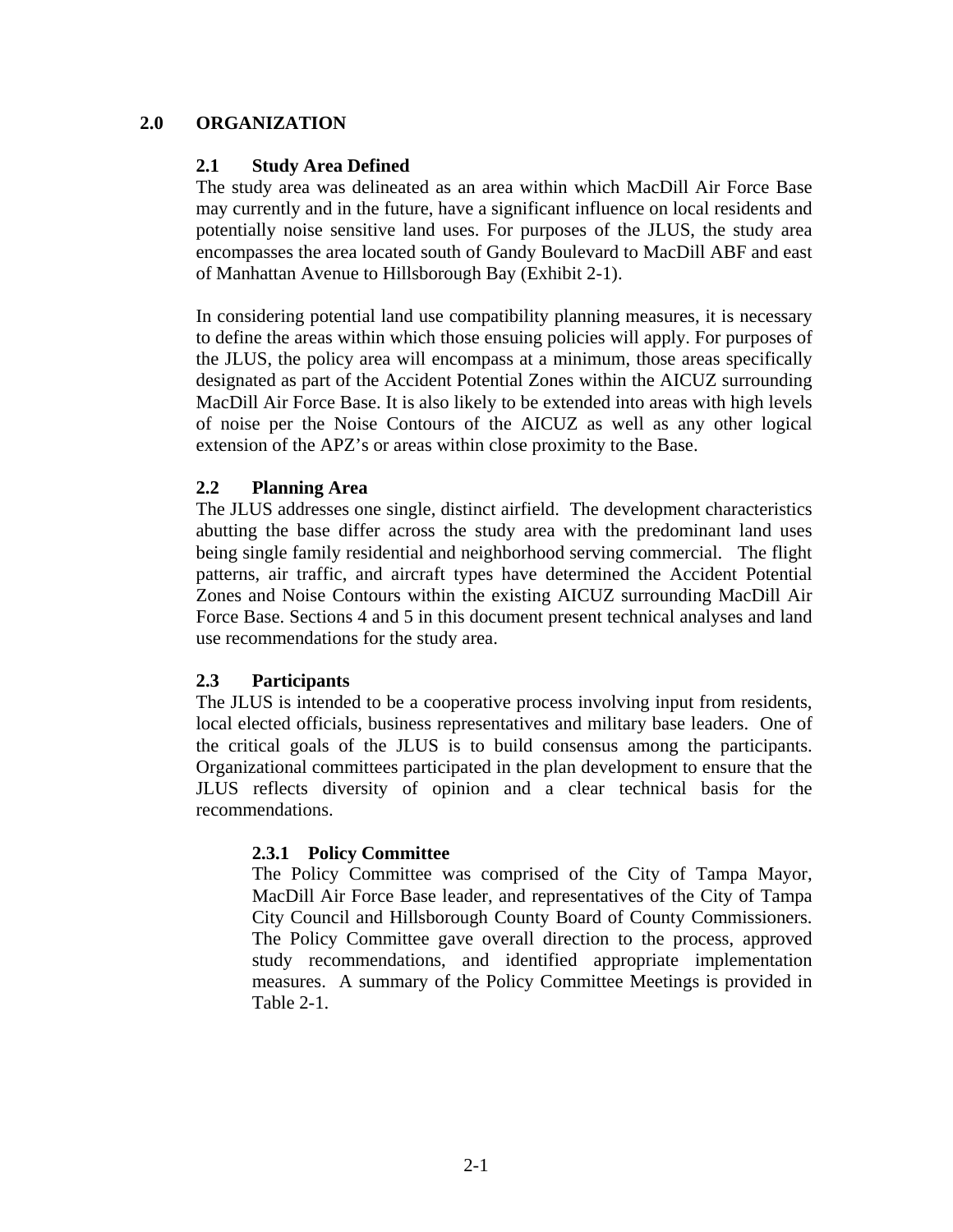# **2.3.2 Technical Working Group**

The Technical Working Group consisted of representatives from City of Tampa staff, Planning Commission, MacDill Air Force Base planners, and community representatives (Exhibit 2-2). The Technical Working Group reviewed specific technical issues, provide input into the report document, and prepared recommendations for implementation to the Policy Committee. A summary of Technical Working Group meetings is provided in Table 2-2.

The Technical Working Group followed a set of protocols established to provide a framework for completing the many tasks related to completing the JLUS. The Group and all Sub-committees were expected to work in a professional and collaborative manner. The Group also worked in concert with the JLUS Consultant and the JLUS Advisory Staff gathering pertinent data that was used in the analysis of the Study Area and ultimately included in the final recommendations of the JLUS.

The Technical Working Group assigned members to following Subcommittees:

- 1. Transportation/Public Infrastructure/Utilities
- 2. Land Use/Zoning/Development
- 3. Environmental-Natural Resources/Coastal Management/Public Spaces
- 4. Emergency Management/Evacuation
- 5. Military Operations, Growth Objectives & Planning/MacDill Air Force Base-COT-Public Relations

In general, the work effort included the following tasks as needed:

- 1. Field verifications of existing uses of land
- 2. Bi-weekly brainstorming sessions
- 3. Obtain and examine existing studies/reports relevant to noise standards/guidelines and land development regulations
- 4. Document new infrastructure or community facility improvements proposed within the study area
- 5. Collect building permit data and subdivision approval data
- 6. Identify civilian/property owner concerns
- 7. Evaluate process for continuing dialogue between Air Force officials, local government, and concerned citizens
- 8. Identify and quantify potential existing incompatible land uses, public spaces/parks, environmentally sensitive areas
- 9. Assess the types of future land uses likely to be developed within the study area
- 10. Evaluate existing development controls and determine to what extent they may reduce potential future conflicts
- 11. Evaluate existing evacuation routes and emergency management plans for the area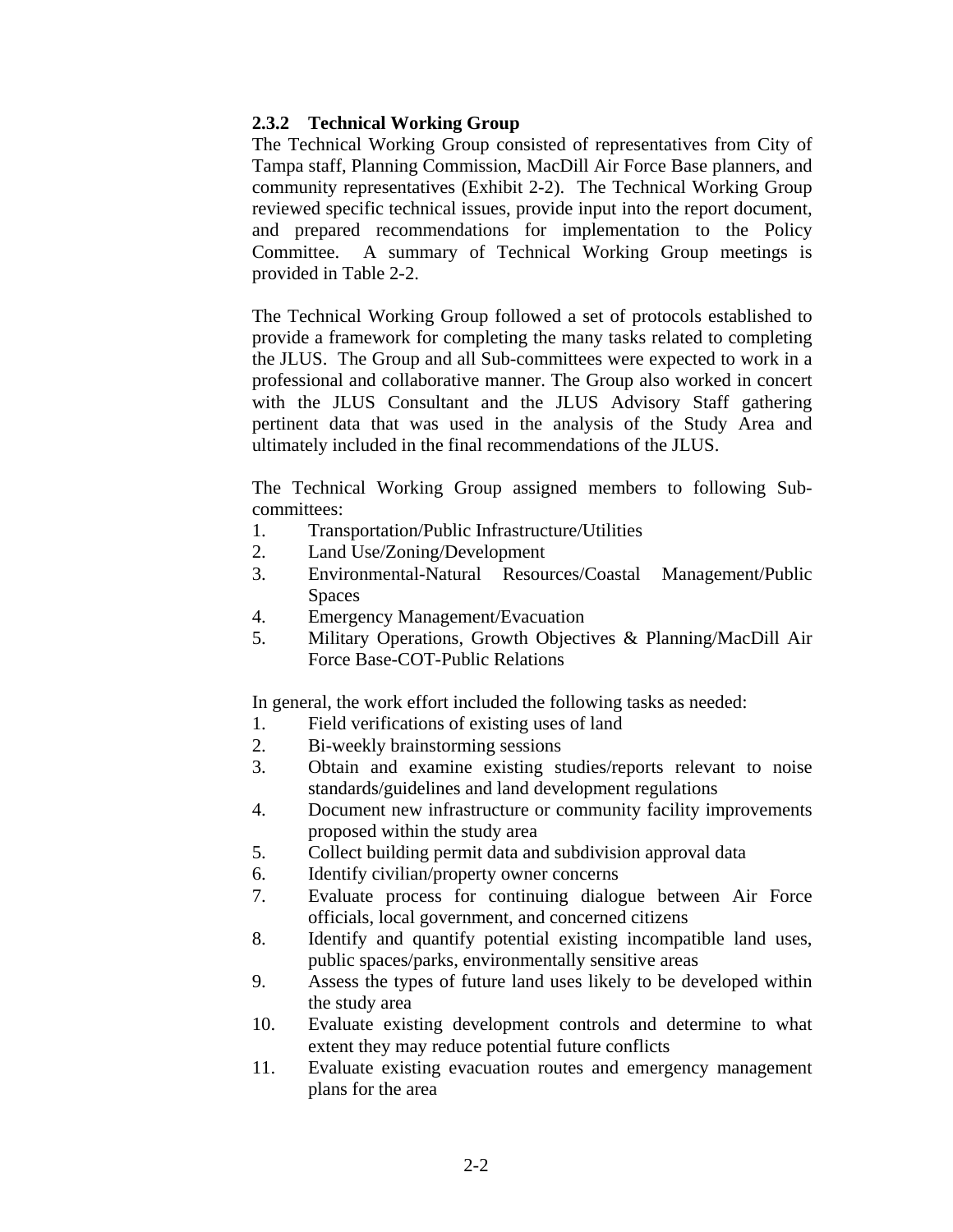The findings of the sub-committees are provided in Exhibit 2-3.

# **2.3.3 JLUS Advisory Staff**

The JLUS Advisory Staff consisted of representatives from the City of Tampa Land Development, MacDill Air Force Base Community Planning, Hillsborough County City-County Planning Commission, and City of Tampa Department of Business and Housing Development. The JLUS Advisory Staff provided guidance in process, schedule and adherence to the JLUS guidelines.

# **2.3.4 Public Involvement**

# **2.3.4.1 Public Information Workshops**

The City of Tampa advertised all of the Policy Committee and Technical Working Group meetings as public meetings. In addition, neighborhood meetings in the form of Public Information Workshops were held that gave residents within the study area an opportunity to understand existing issues, express concerns, review draft recommendations, and provide input on implementation strategies. A summary of the Public Information Workshops is provided in Table 2-3.

Three Public Information Workshops were held in varying locations throughout the study area to provide an overview of the JLUS purpose, parameters, boundaries and schedule and a brief summary of existing conditions. Approximately 74% of the total 74 attendants (without double counting) responded to the questionnaire.

# **2.3.4.2 Questionnaire Summary**

At each of the Public Information Workshops, a questionnaire was distributed. This questionnaire asked various questions related to the public's interest in the study, AFB importance, and general regulation of development in the study area. A copy of the questionnaire is included in Exhibit 2-4.

A summary of the responses to the questionnaire is provided below:

- 1. Of the 55 respondents of the questionnaire, 49 or 89% lived within the study area.
- 2. Of the 49 area residents, 46 or 94% owned their own home (includes those who responded that they rent the land).
- 3. The 49 area residents lived in the following residential types:
	- 31 or 63% mobile homes:
	- 5 or 10% manufactured/modular homes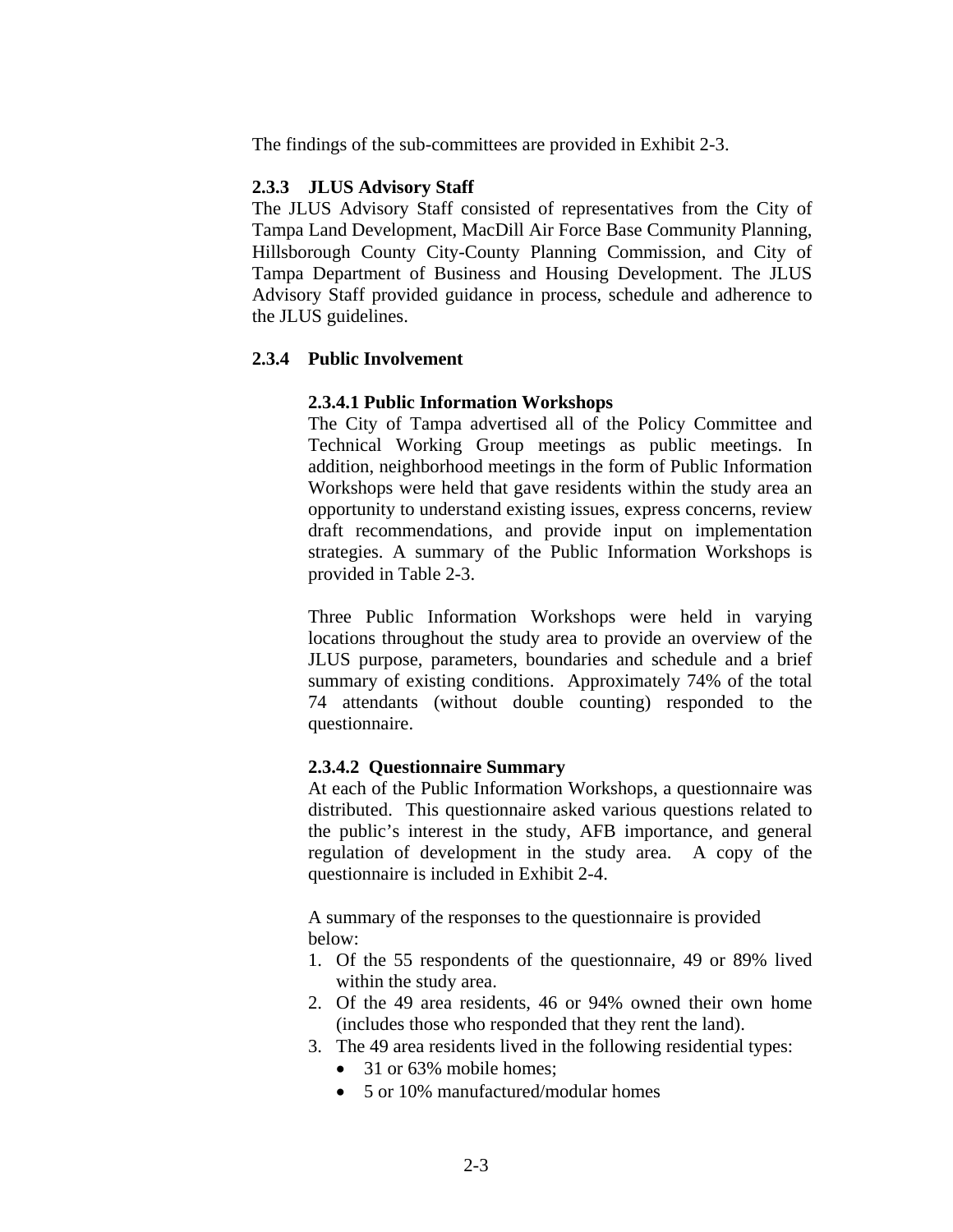- 1 or 2% townhouse; and
- 12 or 25% single family detached house
- 4. All (98%) but one respondent strongly agreed that MacDill Air Force Base is important to the economy of the City of Tampa.
- 5. 40 or 73% of the respondents strongly agreed that there currently exists a conflict between existing land use patterns and MacDill Air Force Base operations. One strongly disagreed and 3 or 5% neither agreed nor disagreed.
- 6. 11 or 58% strongly agreed that development encroachment is a significant issue in the study area. 3 or 16% were neutral or were not sure.
- 7. 36 or 65% strongly disagreed that public infrastructure in the study area is adequate to accommodate development expansion. 4 or 7% strongly agreed and 5 or 9% neither agreed nor disagreed.
- 8. 41 or 75% strongly agreed that it is appropriate to regulate land uses recognized as being incompatible with current or future MacDill Air Force Base operations. 5 or 9% strongly disagreed.
- 9. 44 or 80% strongly agreed that they would support land use regulations (i.e. height, density intensity) in the study area that reduce development encroachment and promote land use compatibility. 3 or 5% strongly disagreed and 3 or 5% neither agreed nor disagreed.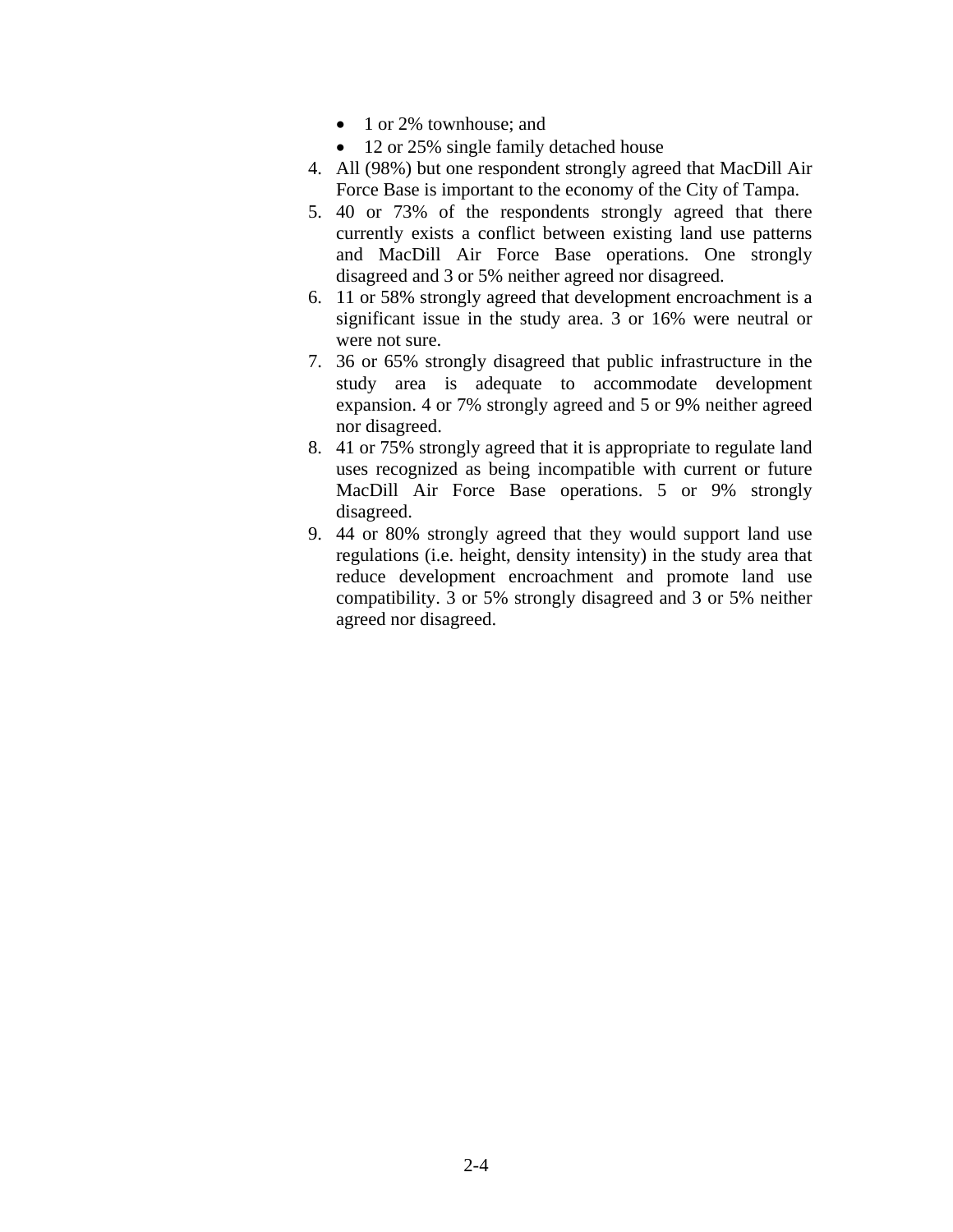| <b>SCHEDULED</b> | <b>ACTUAL</b>  | <b>MEETING SUMMARY</b>                                         |  |
|------------------|----------------|----------------------------------------------------------------|--|
| <b>MEETING</b>   | <b>MEETING</b> |                                                                |  |
| <b>DATE</b>      | <b>DATE</b>    |                                                                |  |
| 5/3/05           | 5/3/05         | Briefing on Phase I findings completed by City staff; timeline |  |
|                  |                | for grant application/approval/consultant selection; general   |  |
|                  |                | outline of 'scope of work' discussed; approved Technical       |  |
|                  |                | Working Group members                                          |  |
| 11/9/05          | 11/9/05        | Formal JLUS Consultant introduction; approved final 'scope     |  |
|                  |                | of work' and timeline; TWG delivered research report;          |  |
|                  |                | scheduled future Policy Committee meetings through June        |  |
|                  |                | 2006; outlined required deliverables                           |  |
| 2/8/06           | 3/8/06         | 2/8/06 Meeting canceled—no quorum; two members absent.         |  |
|                  |                | 3/8/06 Meeting--PowerPoint given detailing findings to date,   |  |
|                  |                | overview of public information workshop findings, MacDill      |  |
|                  |                | Air Force Base Plans, other Florida JLUS studies and their     |  |
|                  |                | recommendations; brainstorming session took place on how       |  |
|                  |                | to craft our recommendations, issues regarding                 |  |
|                  |                | grandfathering of existing uses, possible density factors,     |  |
|                  |                | potential Comp Plan text amendment schedule based on study     |  |
|                  |                | deadlines                                                      |  |
| 4/12/06          | 04/12/06       | Reviewed final maps showing land use data from field           |  |
|                  |                | surveys; discussed density options; identify development       |  |
|                  |                | trends/patterns; Policy Committee gave direction on density    |  |
|                  |                | options and mapping needs; JLUS Staff to meet prior to May     |  |
|                  |                | 2006 meeting to further the analysis of land uses in the area  |  |
| 5/10/06          | 05/10/06       | Reviewed and discussed draft recommendations and               |  |
|                  |                | corresponding draft Comprehensive Plan text amendment;         |  |
|                  |                | brainstorming session with Committee members                   |  |
| 6/21/06          | 6/21/06        | Reviewed revised recommendations and Comprehensive Plan        |  |
|                  |                | text amendment for final vote of Policy Committee to finalize  |  |
|                  |                | study report and submit to City Council                        |  |

*Table 2-1: Summary of Policy Committee Meetings*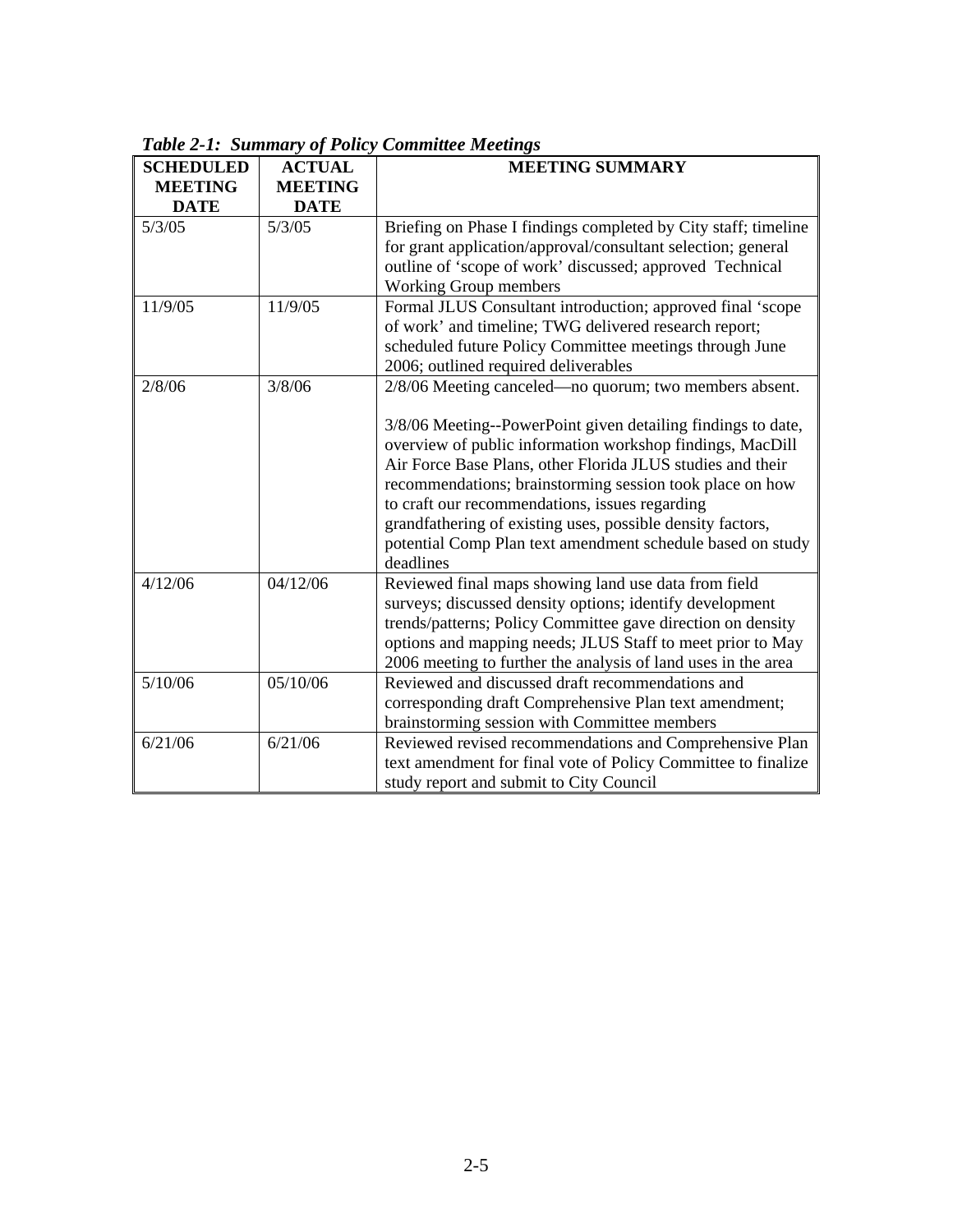| <b>SCHEDULED</b>   | <b>ACTUAL</b>  | тала 2-2. Бишнагу ор тесникаг ногмих оговрдог соштаас тесних з<br><b>MEETING SUMMARY</b> |  |
|--------------------|----------------|------------------------------------------------------------------------------------------|--|
| <b>MEETING</b>     | <b>MEETING</b> |                                                                                          |  |
| <b>DATE</b>        | <b>DATE</b>    |                                                                                          |  |
|                    |                | Transportation/Public Infrastructure/Utilities                                           |  |
| 7/8/05             | 7/8/05         | Meeting with JLUS Coordinator to obtain detailed study area maps                         |  |
|                    |                | to conduct research for current and future capital improvement and                       |  |
|                    |                | infrastructure improvement projects within the entire study area.                        |  |
| 9/30/05<br>9/30/05 |                | Meeting with JLUS Coordinator to report research findings;                               |  |
|                    |                | discussed other pertinent issues and concerns.                                           |  |
|                    |                | <b>Land Use/Zoning/Development</b>                                                       |  |
| 7/8/05             | 7/8/05         | Meeting with JLUS Coordinator to obtain detailed study area maps                         |  |
|                    |                | to conduct field verifications of existing uses of land in entire study                  |  |
|                    |                | area less APZ I and Clear Zone; developed strategy needed to                             |  |
|                    |                | accurately verify and document uses.                                                     |  |
| 9/30/06            | 9/30/06        | Meeting with JLUS Coordinator to report findings of field                                |  |
|                    |                | verification efforts for entire study area less APZ I and Clear Zone;                    |  |
|                    |                | discussed other pertinent issues and concerns.                                           |  |
|                    |                | Environmental-Natural Resources/Coastal Management/Public                                |  |
|                    |                | <b>Spaces</b>                                                                            |  |
| 7/11/05            | 7/11/05        | Meeting with JLUS Coordinator to obtain detailed study area maps                         |  |
|                    |                | to conduct field verification of existing uses of land in entire study                   |  |
|                    |                | area less APZ I and Clear Zone; developed strategy needed to                             |  |
|                    |                | accurately verify and document uses.                                                     |  |
| 10/3/05            | 10/3/05        | Meeting with JLUS Coordinator to report findings of field                                |  |
|                    |                | verification efforts for entire study area less APZ I and Clear Zone;                    |  |
|                    |                | discussed other pertinent issues and concerns.                                           |  |
|                    |                | <b>Emergency Management/Evacuation</b>                                                   |  |
| 7/11/05            | 7/11/05        | Meeting with JLUS Coordinator to obtain detailed study area maps                         |  |
|                    |                | to conduct field verification of existing uses of land in entire study                   |  |
|                    |                | area less APZ I and Clear Zone; developed strategy needed to                             |  |
|                    |                | accurately verify and document uses.                                                     |  |
| 10/3/05            | 10/3/05        | Meeting with JLUS Coordinator to report findings of field                                |  |
|                    |                | verification efforts for entire study area less APZ I and Clear Zone;                    |  |
|                    |                | discussed other pertinent issues and concerns.                                           |  |
|                    |                | Military Operations, Growth Objectives and Planning/MacDill Air                          |  |
|                    |                | <b>Force Base-City of Tampa-Public Relations</b>                                         |  |
| 7/12/05            | 7/12/05        | Meeting with JLUS Coordinator to obtain detailed study area maps;                        |  |
|                    |                | began research identifying MacDill Air Force Base Growth plans;                          |  |
|                    |                | prepared draft flowchart and explanation of current MacDill/City of                      |  |
|                    |                | Tampa/Public communication processes; developed strategy needed                          |  |
|                    |                | to accurately document findings.                                                         |  |
| 10/4/05            | 10/7/05        | Meeting with JLUS Coordinator to report research findings;                               |  |
|                    |                | discussed other pertinent issues and concerns.                                           |  |

*Table 2-2: Summary of Technical Working Group/Sub-Committee Meetings*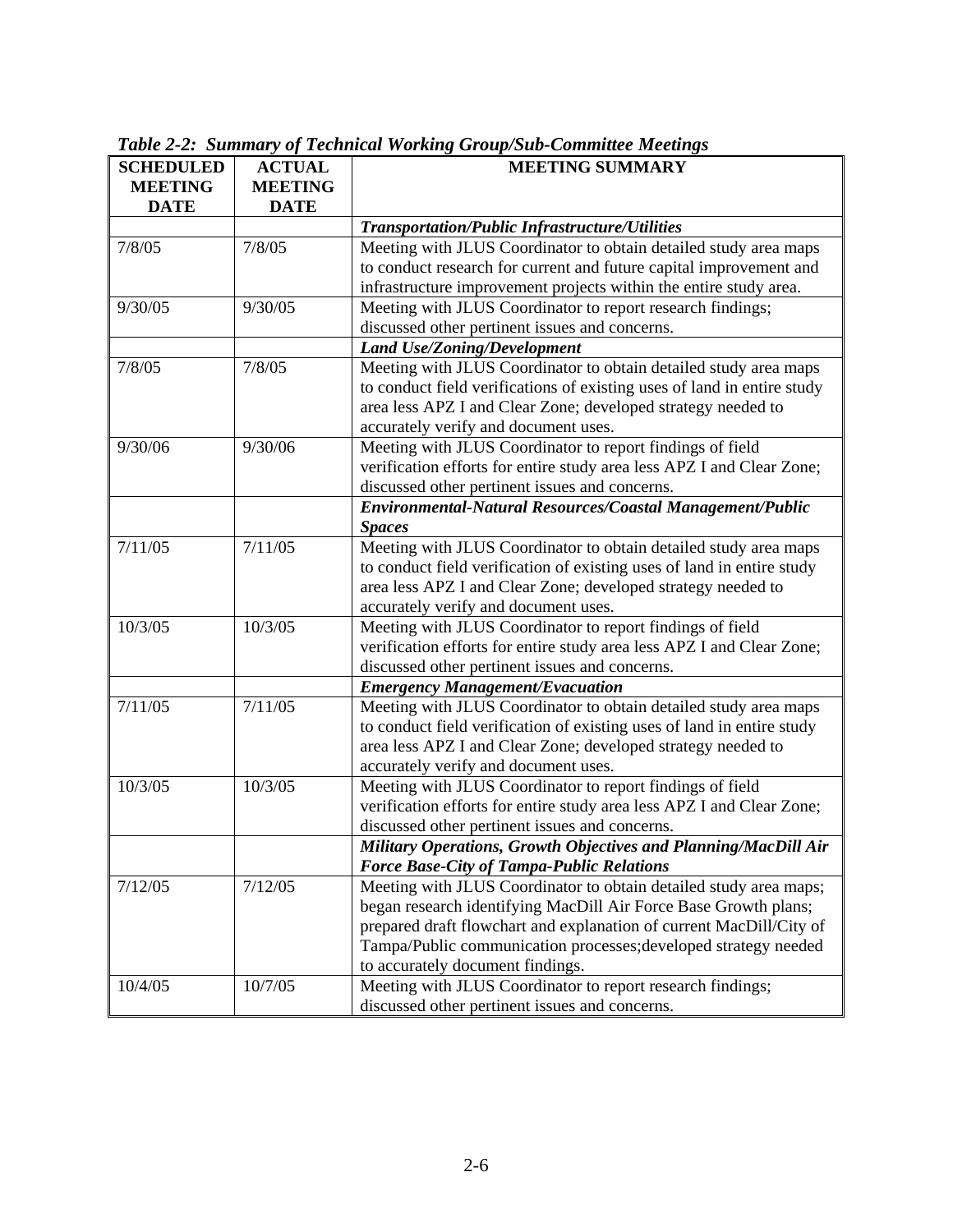| <b>Meeting</b> | Location                                               | <b>Attendees</b> |
|----------------|--------------------------------------------------------|------------------|
| Date           |                                                        |                  |
| 12/1/05        | South Tampa Fellowship Hall, 5101 Bayshore Boulevard,  | 18               |
| 6pm-8pm        | Tampa, FL 33611                                        |                  |
| 1/5/06         | Gandy Civic Association Hall, 4207 W. Oklahoma Avenue, | 15               |
| 6pm-8pm        | Tampa, FL 33616                                        |                  |
| 1/30/06        | Winward Lakes Home Association, 6220 South Dale Mabry  | 55               |
| $6pm-8pm$      | Highway, Tampa, FL 33611                               |                  |
| 6/27/06        | Gandy Civic Association Hall, 4207 W. Oklahoma Avenue, | 11               |
| 6pm-8pm        | Tampa, FL 33616                                        |                  |
| 7/6/06         | Gandy Civic Association Hall, 4207 W. Oklahoma Avenue, | 22               |
| 6pm-8pm        | Tampa, FL 33616                                        |                  |
| 7/10/06        | Gandy Civic Association Hall, 4207 W. Oklahoma Avenue, | 16               |
| 6pm-8pm        | Tampa, FL 33616                                        |                  |

*Table 2-3: Summary of Public Information Workshops*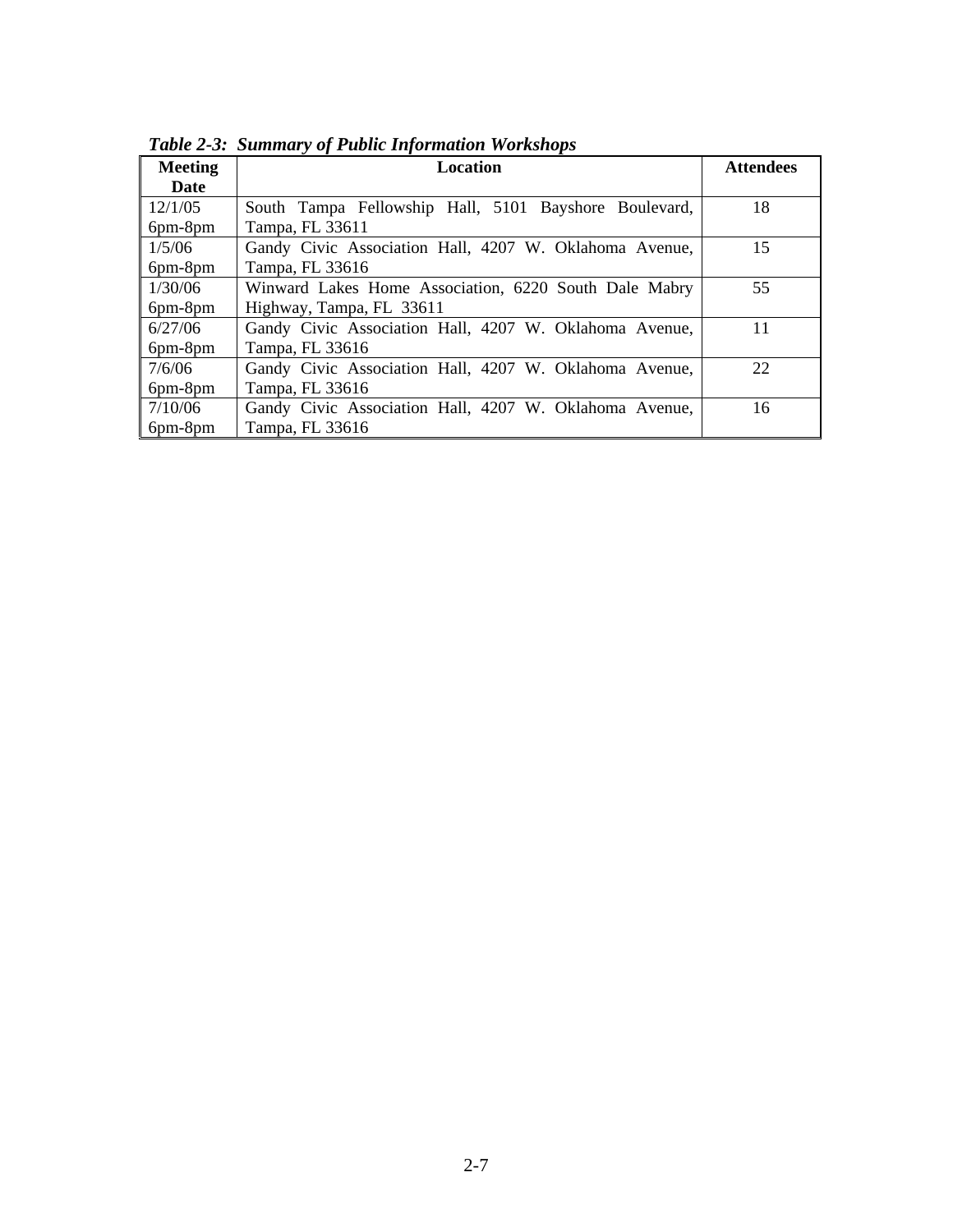# **STUDY AREA**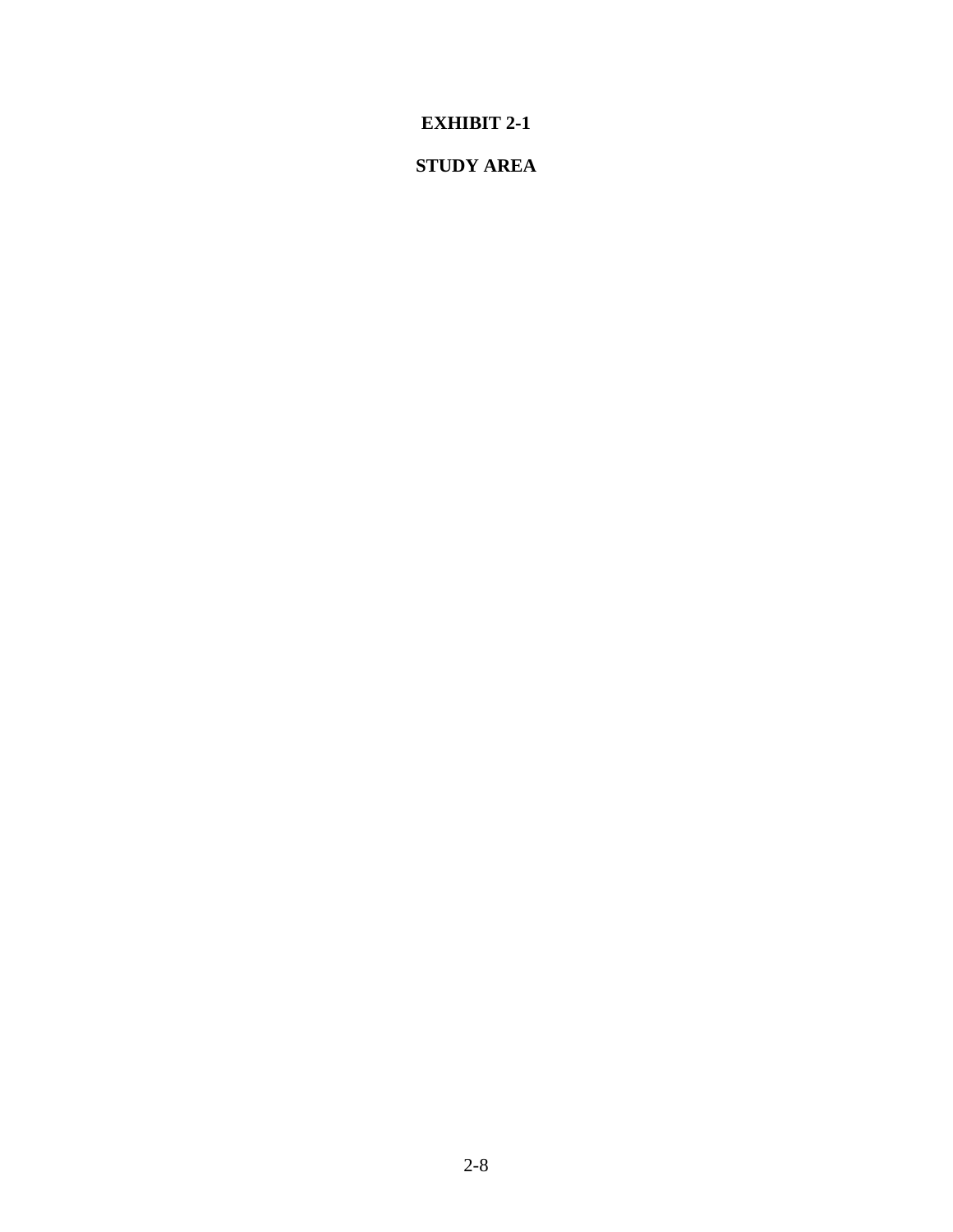# **TECHNICAL WORKING GROUP**

### **Mayoral Appointees:**

Bob Dikman, Association of Realtors

Melanie Higgins, Environmental Consultant, Member of City of Tampa's Variance Review Board

Cliff Fernandez, Dolphin Homes, Inc., Tampa Bay Builder's Association, Inc.

Al Steenson, Sun Bay South Neighborhood Association

Margaret Hamrick, Port Tampa Civic Association

Tom Kester, Retired Law Enforcement, *Member At Large* 

### **MacDill AFB Appointees:**

Monty Perry, Lieutenant Colonel, Commander 3/10<sup>th</sup> Airlift Squadron

David Cohen, Lieutenant Colonel, Chief of Wing Safety

# **City Council Appointees:**

Rob Rowen, Interbay Peninsular Partnership

### **County Commission Appointees:**

Paula Harvey, Hillsborough County Planning & Growth Management

Beth Alden, Hillsborough County MPO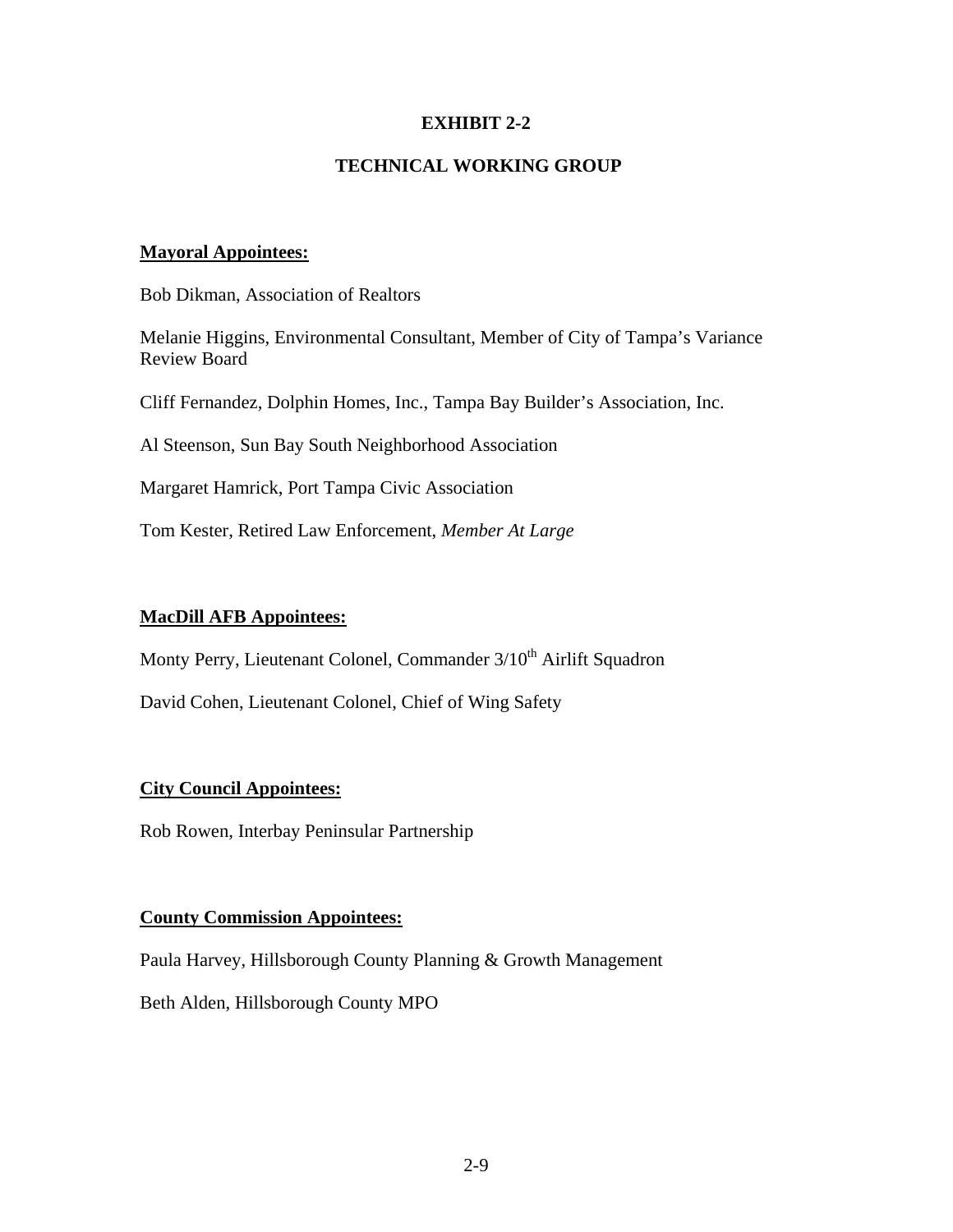### **JLUS POLICY COMMITTEE FINDINGS**

#### **JLUS Policy Committee Briefing Report 11/09/05**

- A. JLUS consultants retained according to approved JLUS Scope of Work
	- Approved Grant Timeline stated "October 1, 2005: Retain JLUS Consultant services to begin Technical Working Group/public meeting process."
	- MurphyLaRocca accepted the assignment on 09/09/05
	- Tampa City Council approved resolution granting a work order to MurphyLaRocca on 10/06/05
	- JLUS on target refer to Revised Work Program
- B. Technical Working Group Sub-Committees complete 1<sup>st</sup> round of fact finding
	- Held  $1<sup>st</sup>$  round of Subcommittee meetings on  $7/8/05$ ,  $7/11/05$ , and  $7/12/05$  to discuss parameters of study and delegate assignments
	- Held  $2^{nd}$  round of Subcommittee meetings on  $9/30/05$ , 10/03/05, and 10/07/05 for delivery of assignments/research findings
	- Subcommittee findings, suggestions, and items still needed are as follows:
		- 1. Transportation/Infrastructure:
			- a. *Transportation*:
				- (1) COT Public Works is seeking bids for transportation study south of Gandy Blvd., Tindale-Oliver has bid on job, Mahdi Mansour to provide more info when available
				- (2) MacDill AFB (BRAC proposes adding personnel & planes to MAFB):
					- Gate Counts conducted in May 2003 for each gate
					- \$7 million gate enhancement project on Dale Mabry to add AM peak for entry lanes (this will hopefully divert traffic to Dale Mabry from Bayshore)
					- Route truck traffic to Manhattan gate a.k.a. "Port Tampa Gate"
					- MacDill gate is only partially open

(3) TIP May 2006 – September 2010: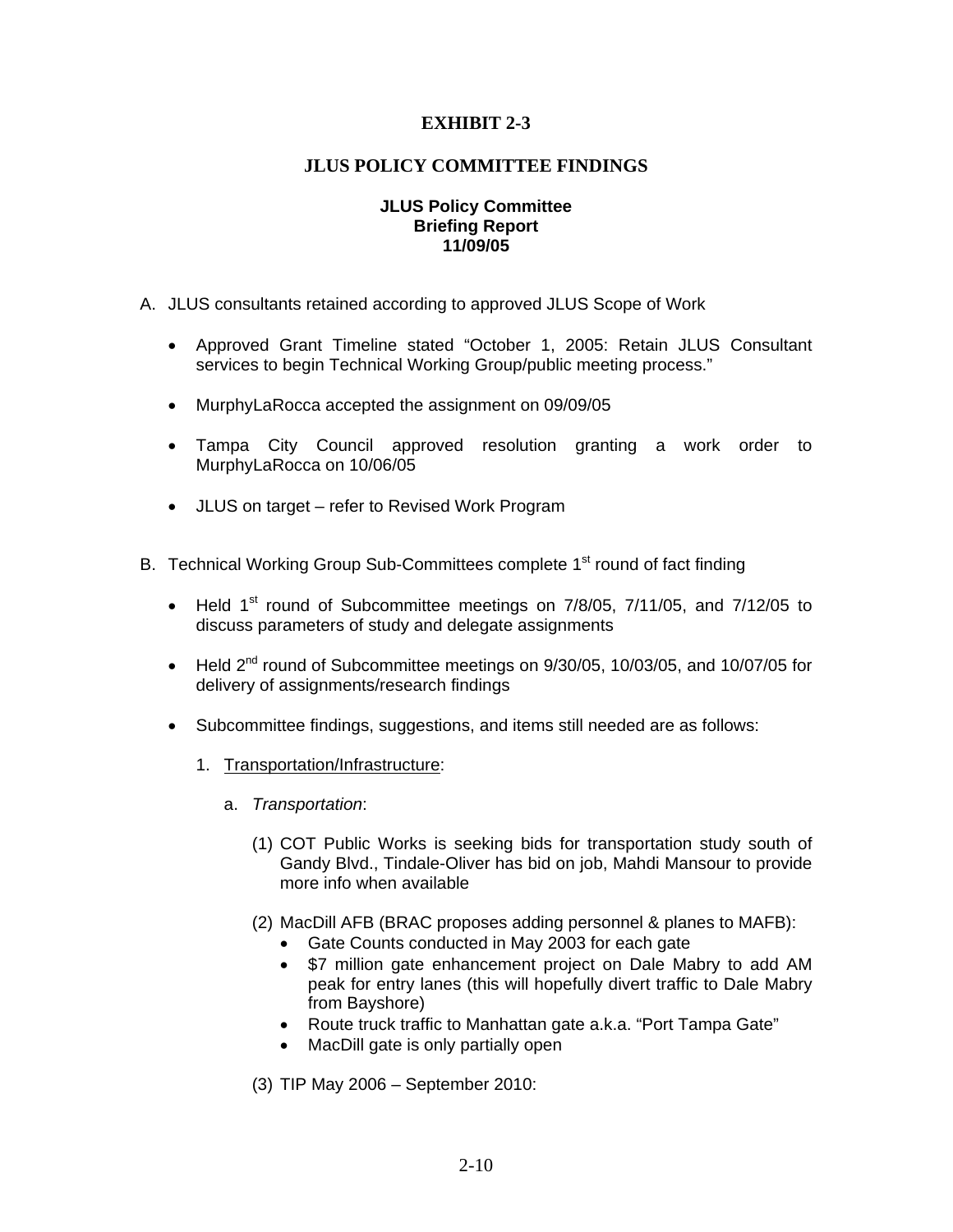- Gandy (bridge to Dale Mabry) to be widened & resurfaced w/aesthetic improvements
- Bayshore bike path from Platt to Gandy
- Dale Mabry resurfacing from MAFB to Gandy
- Friendship Trail bike path from Tyson to Interbay
- Friendship Trail Bridge repair
- Bayshore roadway enhancements
- Manhattan Ave roadway improvements from Euclid to Gandy
- (4) LRTP to 2025:
	- Gandy ITS from bridge to Dale Mabry (unfunded)
	- Gandy (PCA) from bridge to Crosstown (unfunded)
	- MacDill Ave from MAFB to Bay to Bay (unfunded)
- (5) HartLine:
	- Proposed changes to Route 25X (Brandon to MAFB) reduce 3 A.M. trips/3 P.M. trips to 2 and 2
	- Proposed new Route 24X (FishHawk Ranch to MAFB) 2 A.M. and 2 P.M. trips
- (6) Potential Water Ferry: in preliminary discussions with MAFB
- (7) Sub-Committee suggested improvements:
	- Pedestrian/bicycle bridges over Gandy-Dale Mabry, Gandy-Westshore, Dale Mabry-Interbay
	- Further our research/conversations with HartLine for details on proposed reduction of service & funding issues
	- Retrieve counts for road segments adjacent to base gates and total capacity numbers
- b. *Stormwater [2-5 year (priorities)]*:
	- (1) Paxton- $6<sup>th</sup>$ , original City estimate approximately \$700,000, only one (1) bid came in at \$1.7 million, re-bid to open in December 2005
	- (2) MacDill Ave-Manhattan, no dollar value yet
	- (3) Found that stormwater improvements are not planned for future growth but in response to long-term problems
- c. *Wastewater & STAR*:
	- (1) Nothing on 5 year plan
	- (2) Potential improvements needed at Ballast Point Station (east of Dale Mabry)
	- (3) Just completed Lois Station (complete replacement & doubled capacity/lines out)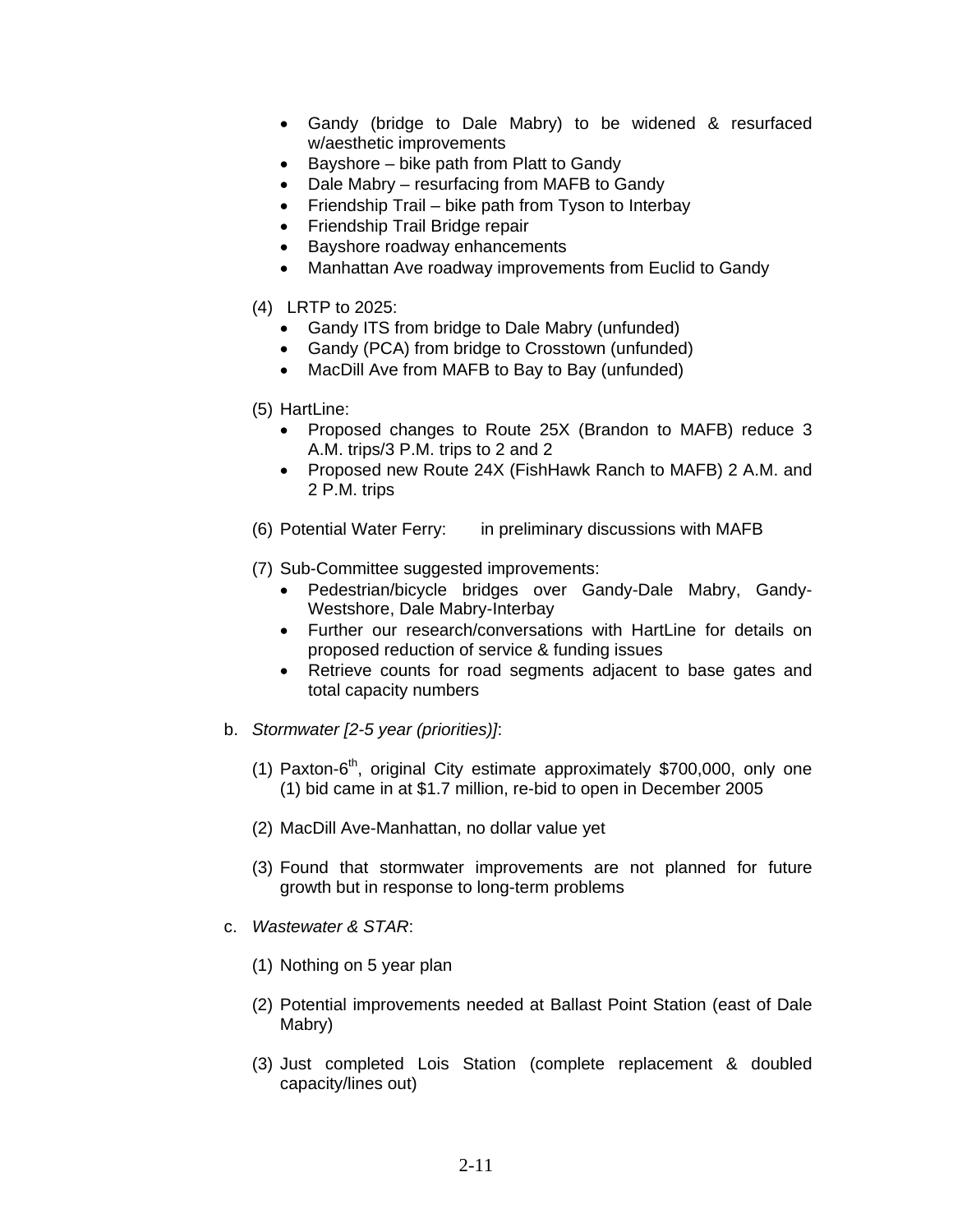- (4) STAR expansion to south of Gandy at least 10 years
- d. *Water*:
	- (1) Existing 2-inch lines are required to be upgraded to 6-inch when new development occurs
	- (2) Modeling being done for year 2025 based on increased population
	- (3) Tom Koons, Water Dept., currently researching population projection used in model
- e. *TECO/People's Gas*:
	- (1) Items found:
		- Fax sent to Jeff Wykof for info, waiting on reply
		- Identified as "hot spot"
		- No capital improvements planned for study area
		- Just completed MacDill Ave Substation expansion close to AFB gate (room for more expansion exists)
		- Himes & Oklahoma Substation has room for expansion
		- Manhattan & Price Substation has room for expansion through constructing a larger station not through more transformers
		- McCoy Substation site just outside of study area is vacant
	- (2) Sub-Committee suggested items:
		- Estimation on cost for placing lines underground in Clear Zone & APZ I in first phase to reduce additional impacts of accident
- f. *Brighthouse/Verizon*: no improvements planned
- 2. Land Use/Zoning:
	- a. Windshield surveys of whole study area to identify actual land uses vs. use codes assigned by Property Appraiser vs. use codes in City database
		- (1) Create a discrepancy list
		- (2) Identify areas where coordination/communication could improve (benefit could be that Appraiser/City has updated information, find code violations, potential increased tax revenue)
		- (3) Identify additional parcels to purchase in Clear Zone & APZ I through State Grant program
	- b. When platted, the area had little to no regulatory requirements rendered odd-shaped blocks/lots, ROW widths
		- (1) Consider rezoning to less dense zoning districts (RS-75 & 100 vs. RS-50 & 60), or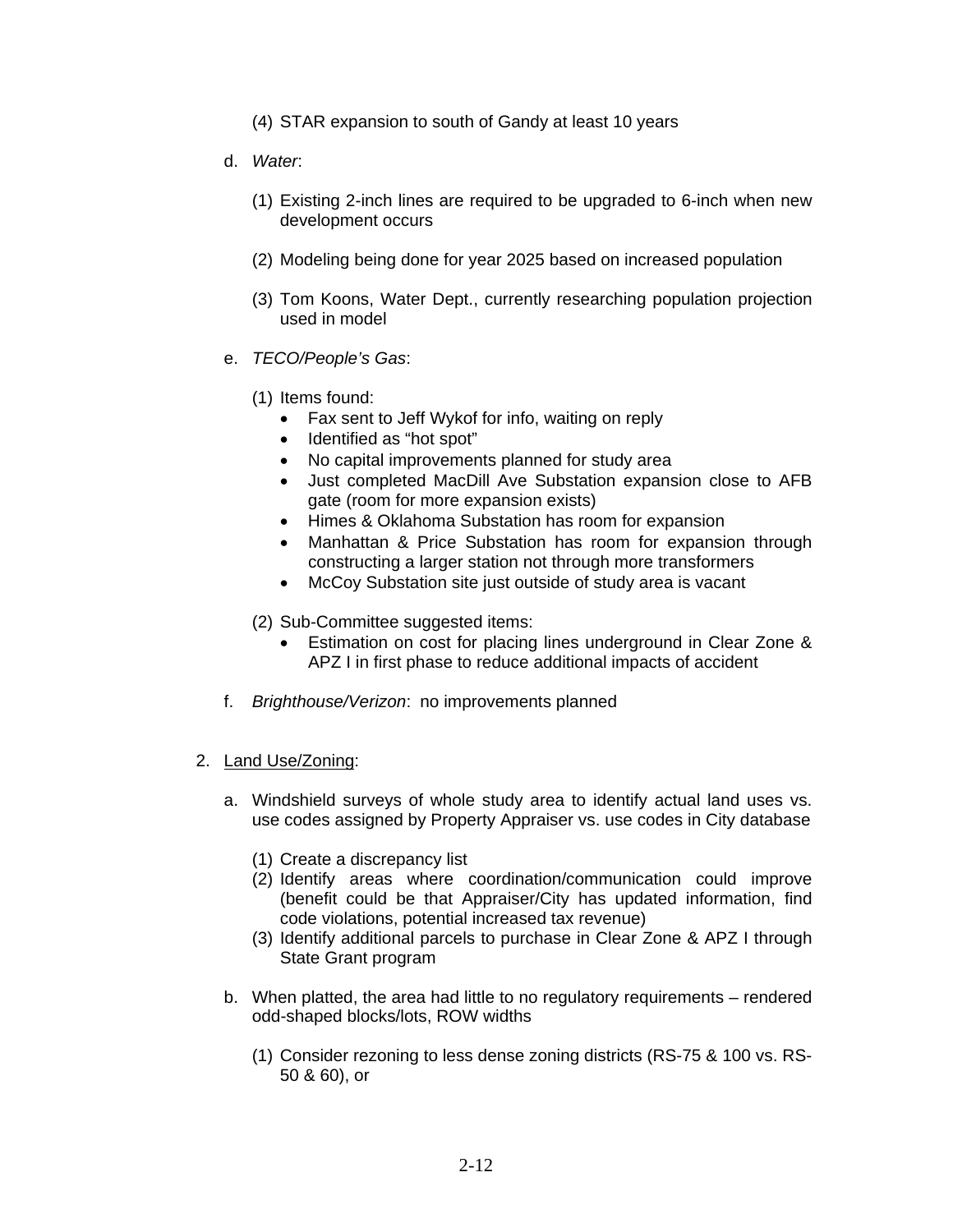- (2) Consider creating a special zoning district similar to M-AP 1 through 4 around Tampa International Airport, which limits uses, heights, floor area ratios, lot coverages
- c. New developments/residents have limited awareness of AFB and impact on transportation and noise
	- (1) Consider including disclosure statement in title/closing documents when properties are purchased for those properties lying within Clear Zone, APZ I, APZ II
	- (2) Consider additional roadway signage acknowledging close proximity to AFB or location within Clear Zone, APZ I, APZ II
- d. Create comparison table of 3 other JLUS recommendations for regulation changes in land use, zoning, and building regulations
	- (1) Research any legal challenges to regulation changes resulting from JLUS recommendations
	- (2) Research public feedback, if available, to recommended changes and those that became law (news articles, citizen surveys, etc.)
- 3. Environmental-Natural Resources/Public Spaces:
	- a. Proposed "off-road" greenway/trail running along boundary of AFB through property to be leased from AFB/TECO and city-owned/leased parcels
	- b. Proposed "on-road" greenway/trail running along Bayshore Blvd from Gandy Blvd to AFB; along Interbay Blvd from Bayshore Blvd to Picnic Island; along Gandy Blvd from Bayshore Blvd to Friendship Trail Bridge; and running west from Bayshore Blvd through MacDill 48 and south to Gadsden Park
	- c. Improvements for Ballast Point Park just beginning
		- (1) Need details on total extent of improvements:
			- Structures being built?
			- Additional active amenities being added?
	- d. Ballast Point community has expressed the need for a community center (1) Build where?
		- (2) Co-locate with baseball fields in APZ I?
		- (3) Expand Ballast Point Wellness Center in APZ II?
		- (4) Find alternate location outside of Clear Zone, APZ I, APZ II?
- 4. Emergency Management/Evacuation:
	- a. Brief discussion on Hillsborough County EOC and their duties (Local Elected Officials/City/County/State/FHP/FEMA)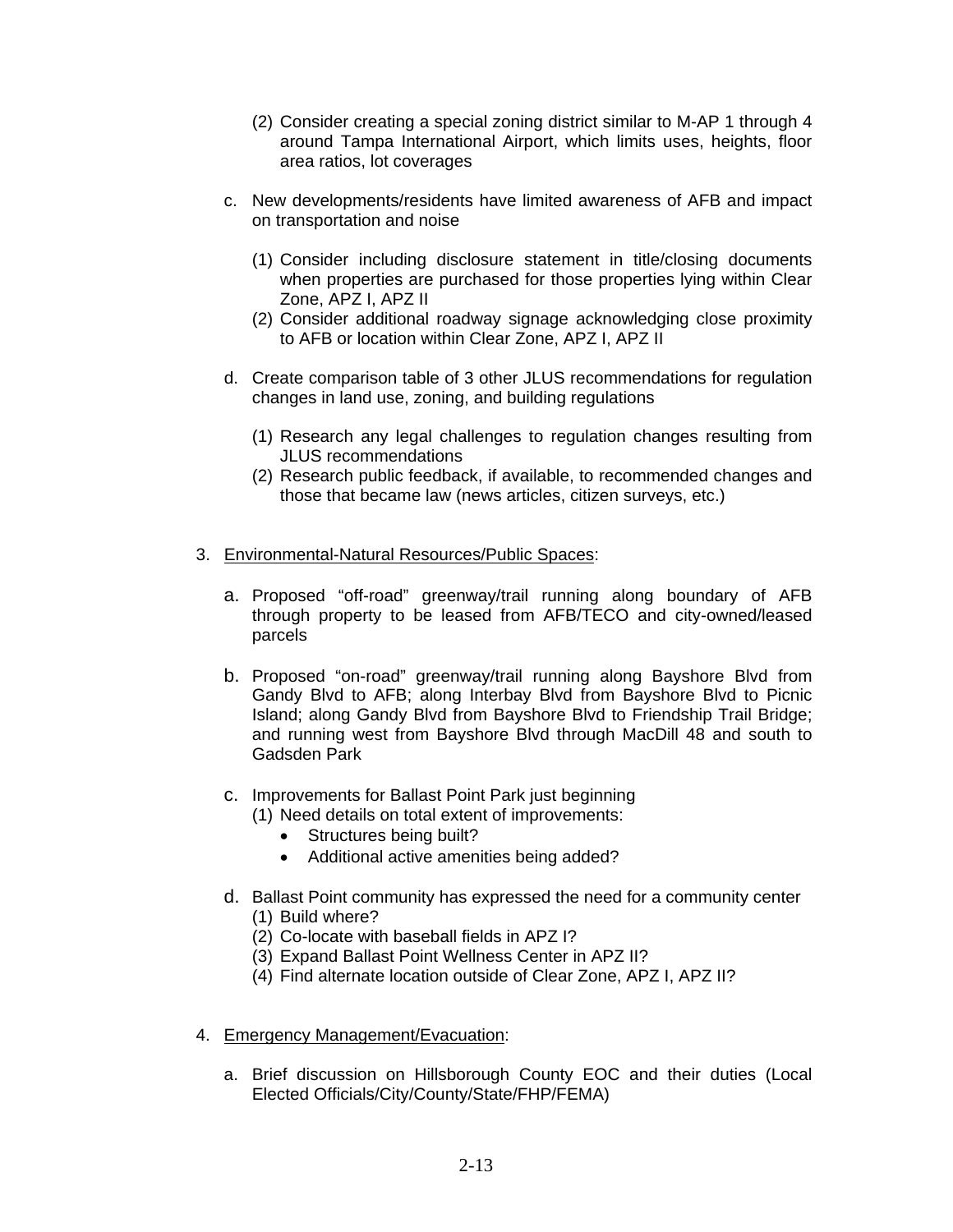- b. City is initial responder, County is secondary (they wait for City to call)
- c. MacDill is 1<sup>st</sup> responder for aircraft accident off of base
- d. MacDill officials cover City firehouses if personnel are pulled for other duties; Hillsborough County also covers for same reason
- e. Yearly drill conducted prior to air show for response time
- f. Learned Tampa-Hillsborough is better organized than in New Orleans for emergency responses
- g. Hillsborough County Website/pamphlets named shelter locations; however, needs to be more user-friendly for emergency-related items
- h. City Website should link to flood maps
- i. Update findings at end of Phase II for draft JLUS based on any changes in response to active hurricane season i.e. Katrina, Rita, Wilma
- j. Chemical leak from tanks in port could cause issues on MacDill AFB and adjacent community
- k. Identify spectrum of flood zones in study area
- l. Sub-Committee suggested improvements:
	- (1) Reevaluate current emergency management plans in response to recent natural hazards
	- (2) Seek improvements in interdepartmental/interagency communications
	- (3) Ramp up marketing efforts to general public for shelter locations, evacuation routes, moving to higher ground vs. center of state
- 5. Military Operations, Growth Objectives & Planning/MacDill AFB-COT-Public Relations:
	- a. Current plan for 2015
	- b. MAFB in process of updating plan 35% complete
	- c. 804 residential units base to be reduced to 400
	- d. Housing allowance given to military personnel is based on a hour commute
	- e. Consider reviewing parcel map to locate additional properties to be purchased through State Grant program
- C. Timeline (update on "next steps"):
	- 1. Work Program Element 1 to be completed by February 6, 2006: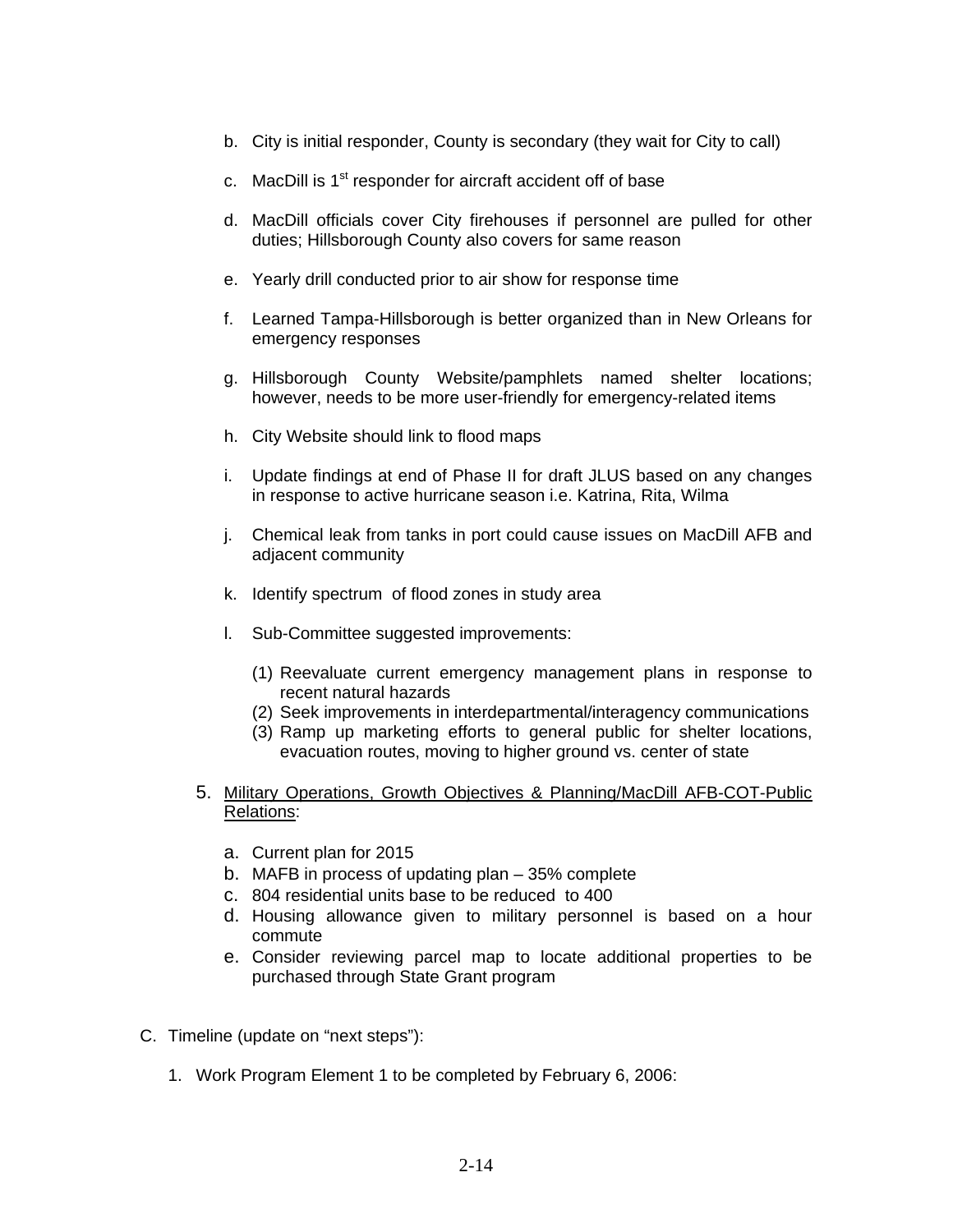# **Deliverables:**

### **JLUS Project Coordinator**

Final work program. Pamphlet describing the MacDill program. A base map for study area produced by GIS. **Consultant** Summary table of initial public workshops outlining public awareness of MAFB,

concerns, suggestions, and general comments.

2. Work Program Element 2 to be completed by March 3, 2006

# **Deliverables:**

# **JLUS Project Coordinator**

GIS map coverages for existing and future land use, aggregate zoning districts, recent development activity, and environmental constraints to development within study area.

#### **Consultant**

Beginning JLUS Draft with Introduction and Statement of Goals and Needs; draft table of data collected, research completed, and recommendations.

3. Work Program Element 3 to be completed by April 7, 2006

# **Deliverables:**

#### **JLUS Project Coordinator**

GIS produced maps showing the locations of noise and air hazard zones for MacDill AFB. GIS produced maps showing the locations of noise and air hazard zones for MacDill AFB in relation to Peter O'Knight & Tampa International. **Consultant** 

Draft description of Air Installations Compatible Use Zones.

4. Work Program Element 4 to be completed by May 5, 2006

# **Deliverables:**

# **JLUS Project Coordinator**

A series of GIS work maps identifying potential future development areas within the vicinity of MacDill AFB. **Consultant**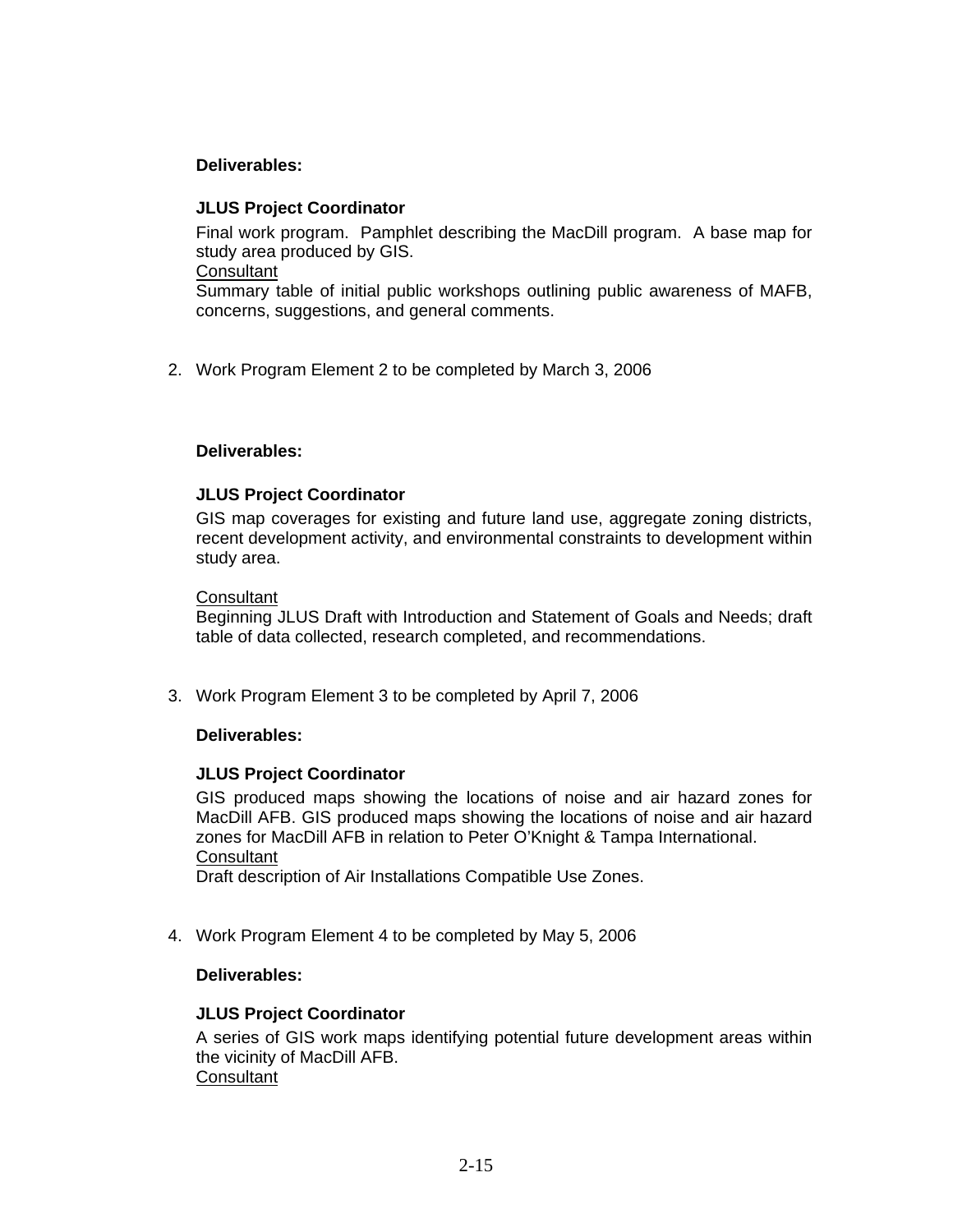Update draft tables of data collected, research completed, and recommendations, including infrastructure improvements and population projections.

5. Work Program Element 5 to be completed by June 2, 2006

**Deliverables:**  JLUS Project Coordinator Land use compatibility maps. **Consultant** Draft land use analysis and assessment of Air Installation Compatible Use Zone Study.

6. Work Program Element 6 to be completed by July 31, 2006

### **Deliverables:**

### **Consultant**

Transmit final JLUS Report copies to OEA (one (1) hard copy and four (4) CD copies). Deliver final JLUS Report copies to JLUS Project Coordinator for distribution internal to the City of Tampa (seventy-five (75) hard copies and ten (10) CD copies).

D. Scheduling of update Policy Committee meetings:

| 1. Element 1 completion update meeting:<br>p.m.     | February 8, 2006 (2:00 p.m. $-3:30$        |
|-----------------------------------------------------|--------------------------------------------|
| 2. Element 2 completion update meeting:<br>$p.m.$ ) | March 8, 2006 $(2:00 \text{ p.m.} - 3:30)$ |
| 3. Element 3 completion update meeting:<br>p.m.     | April 12, 2006 (2:00 p.m. - 3:30           |
| 4. Element 4 completion update meeting:<br>p.m.     | May 10, 2006 (2:00 p.m. - 3:30             |
| 5. Element 5 completion update meeting:             | June 7, 2006 (2:00 p.m. $-$ 3:30 p.m.)     |

6. To complete Element 6, multiple Technical Working Group and Policy Committee meetings will need to occur. These meetings will take place between June 8, 2006 and July 26, 2006 and may occur on any regularly scheduled workday. Each Policy Committee member may appoint or delegate their voting authority through a notarized affidavit, as provided by the JLUS Project Coordinator, if he/she is unable to attend any of these meetings.